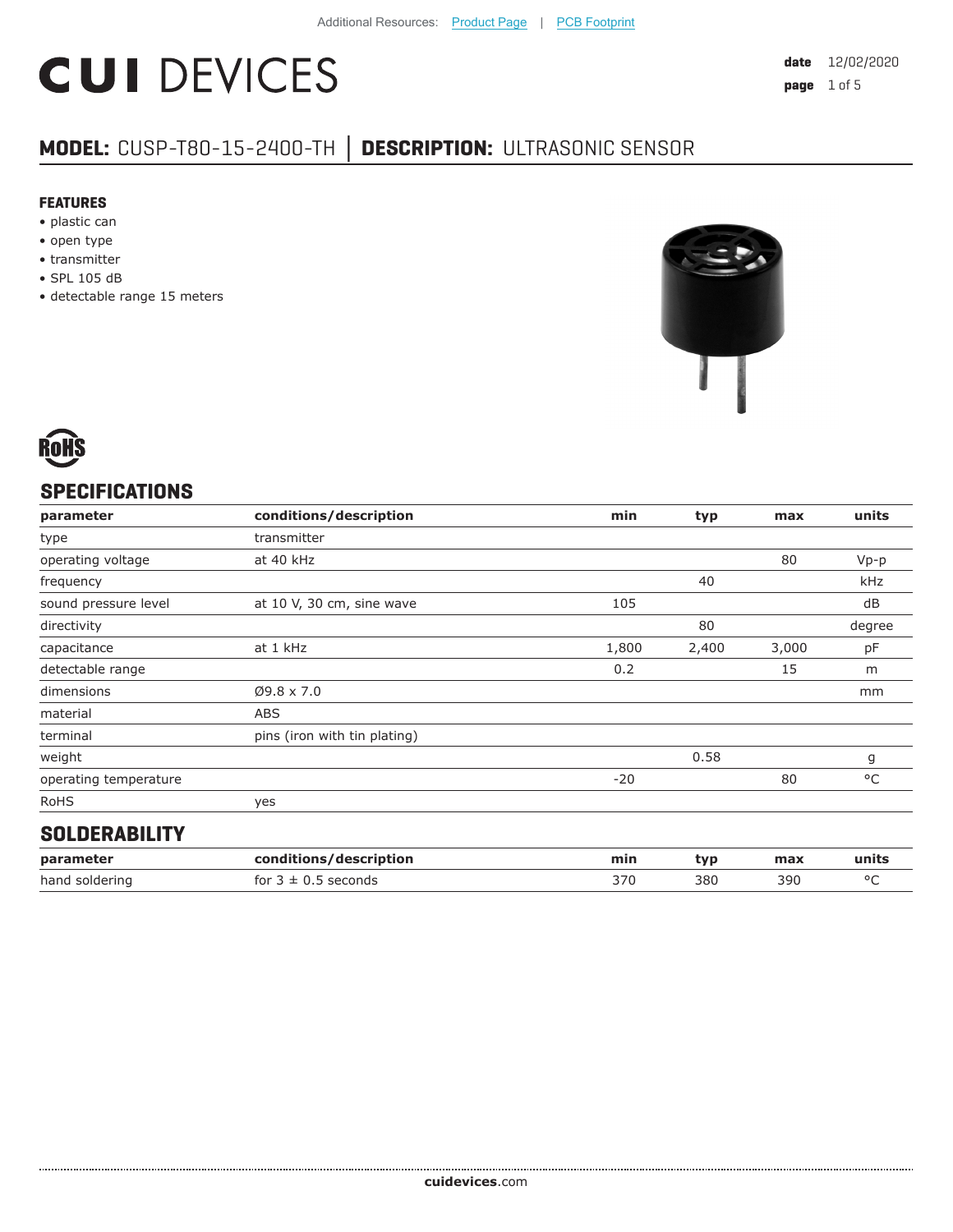#### **MECHANICAL DRAWING**

units: mm



Recommended PCB Layout Top View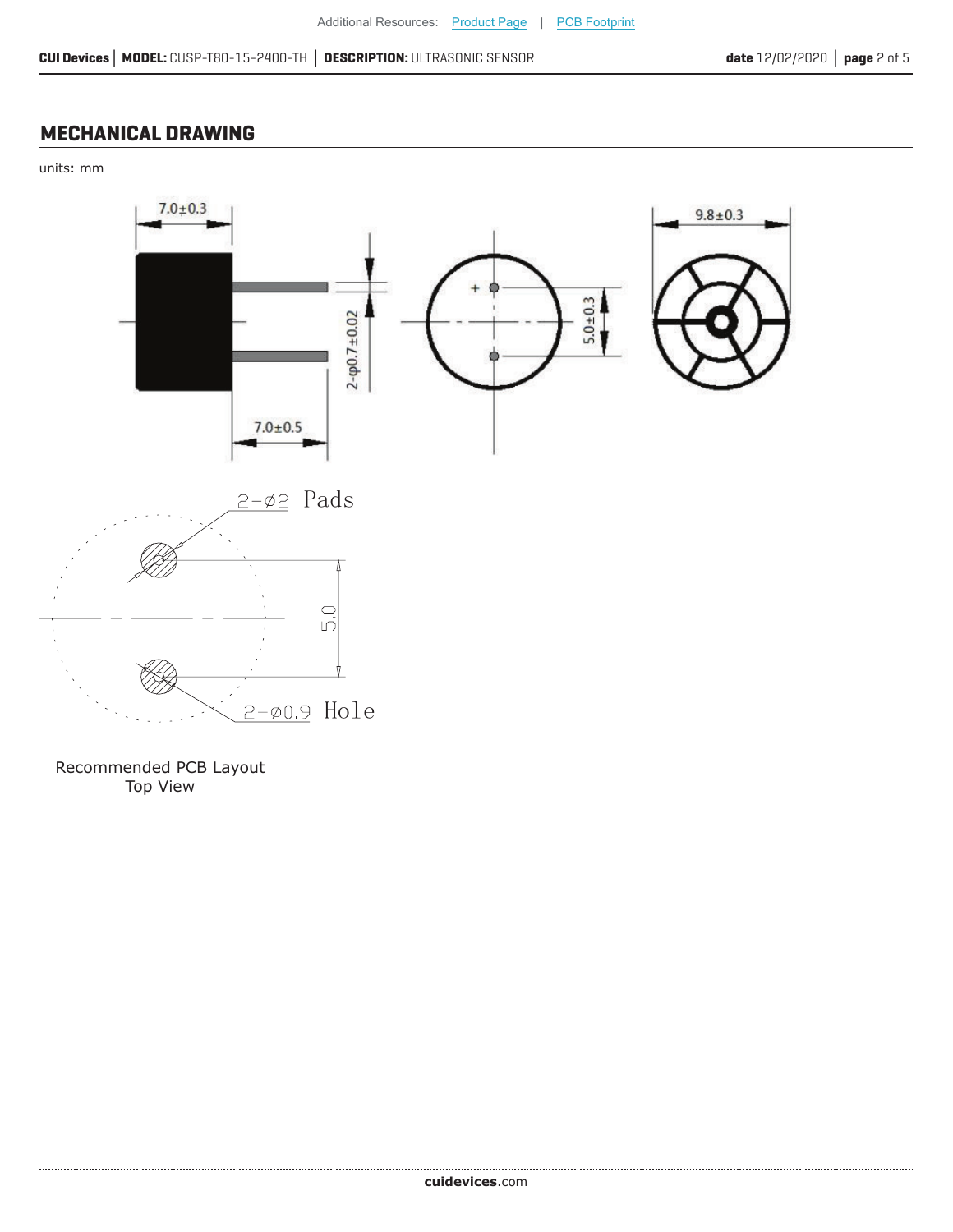#### **BEAM PATTERNS**

.....................





**cui[devices](https://www.cuidevices.com/track?actionLabel=Datasheet-ClickThrough-HomePage&label=CUSP-T80-15-2400-TH.pdf&path=/)**.com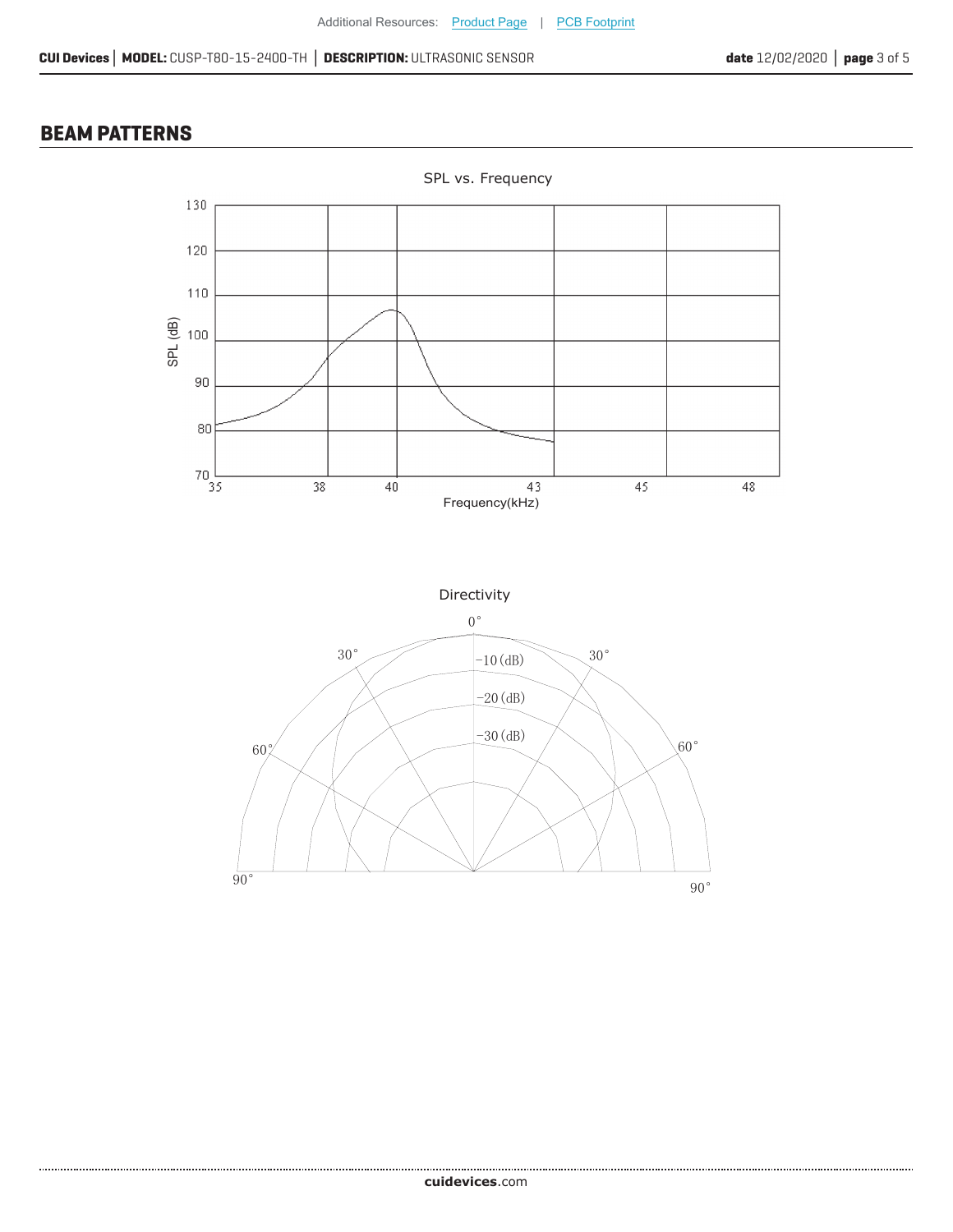#### **PACKAGING**

units: mm

Tray Size: 230 x 135 x 35 mm Tray QTY: 100 pcs per tray Carton Size: 490 x 350 x 270 mm Carton QTY: 4,000 pcs per carton